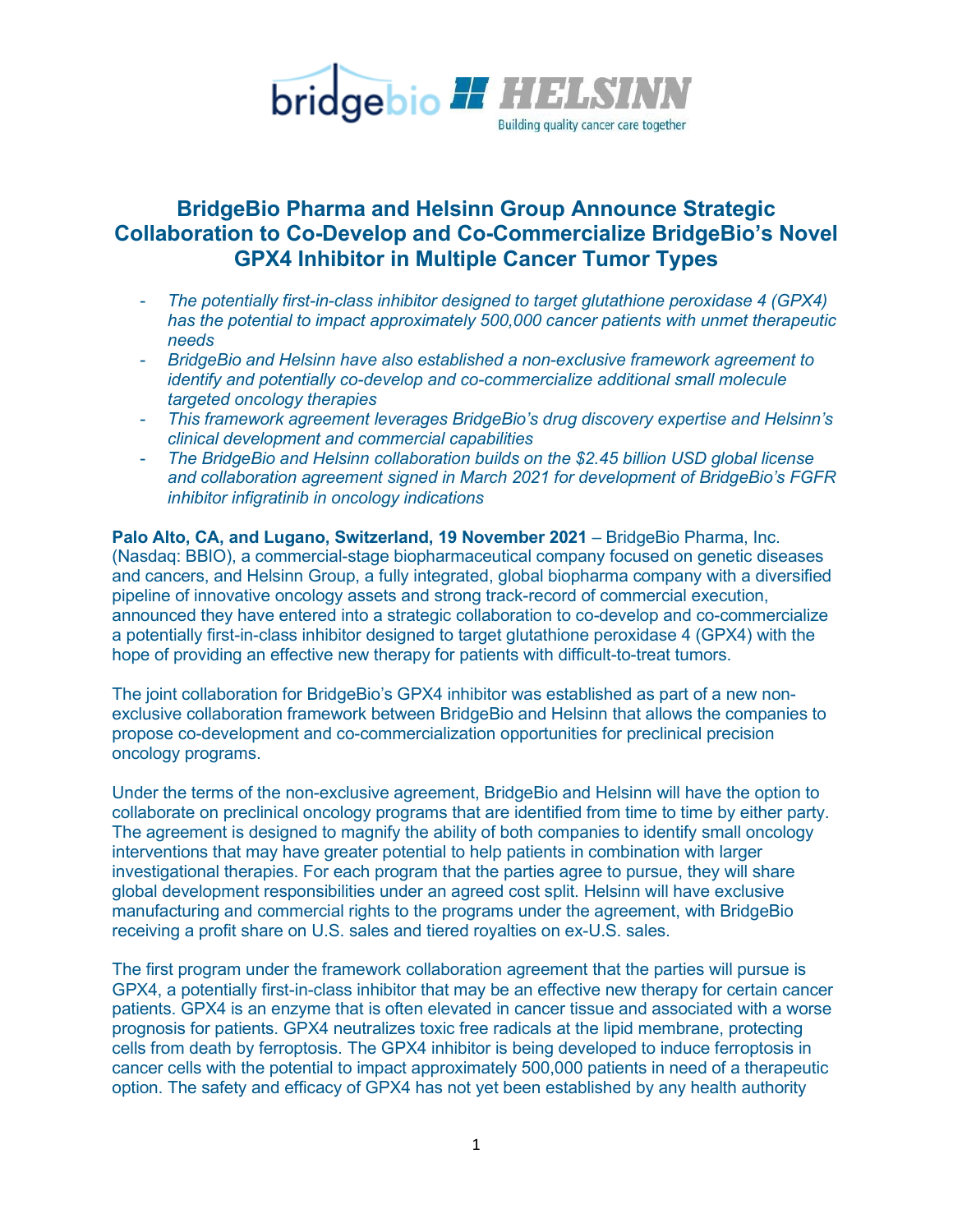

world-wide.

"We are excited to expand our collaboration with Helsinn to develop and potentially commercialize our GPX4 program. Our hope is that together we can move even more swiftly to advance this potential precision oncology therapy for cancer patients living with severe unmet medical needs," said BridgeBio's chairman of oncology, Frank McCormick, Ph.D., F.R.S., D.Sc. (Hon).

Riccardo Braglia, vice chairman and CEO at Helsinn Group, commented: "This non-exclusive pipeline agreement with BridgeBio has the potential to be transformational for Helsinn because BridgeBio's world class drug discovery platform can augment our innovative oncology pipeline. It also affords Helsinn the opportunity to identify and offer potential programs on which the parties could collaborate. BridgeBio's deep expertise in drug hunting and early preclinical development combined with Helsinn's drug development and global commercial platform can facilitate an ongoing cadence of moving novel therapies into clinical development with the potential to meaningfully improve the lives of patients with cancer. We're delighted to get started with our first program, GPX4, and look forward to updating the market on this and additional programs in due course."

The non-exclusive framework agreement builds on an earlier global collaboration and licensing agreement that BridgeBio and Helsinn Group's affiliates, Helsinn Healthcare S.A. and Helsinn Therapeutics (U.S.), Inc., entered into in March 2021. Under that agreement, Helsinn Therapeutics is jointly responsible for further development and commercialization activities for infigratinib, a small molecule kinase inhibitor of FGFR, in oncology and all other indications except for skeletal dysplasias (including achondroplasia) in the United States and other regions (excluding China, Hong Kong, and Macau), sharing profits and losses on an equal basis. This includes exclusive commercialization rights for infigratinib in Canada, where Health Canada recently approved TRUSELTIQ™ (infigratinib) under the Notice of Compliance with Conditions (NOC/c) policy, for the treatment of adults with previously treated, unresectable locally advanced or metastatic cholangiocarcinoma (CCA) with a FGFR2 fusion or other rearrangement. Helsinn will fund the majority of ongoing and future research and development related to infigratinib in oncology in the foregoing territory. BridgeBio will be eligible for tiered royalties as a percentage of adjusted net sales, and potential payments totaling up to \$2.45 billion USD in the aggregate. BridgeBio previously entered a strategic collaboration with LianBio for development and commercialization of infigratinib in oncology indications in China, Hong Kong and Macau.

## **About BridgeBio Pharma, Inc.**

BridgeBio Pharma, Inc. (BridgeBio) is a biopharmaceutical company founded to discover, create, test and deliver transformative medicines to treat patients who suffer from genetic diseases and cancers with clear genetic drivers. BridgeBio's pipeline of over 30 development programs ranges from early science to advanced clinical trials and its commercial organization is focused on delivering the company's first two approved therapies. BridgeBio was founded in 2015 and its team of experienced drug discoverers, developers and innovators are committed to applying advances in genetic medicine to help patients as quickly as possible. For more information visit [bridgebio.com](https://bridgebio.com/) and follow us on [LinkedIn](https://www.linkedin.com/company/bridgebio) and [Twitter.](https://twitter.com/BridgeBioPharma)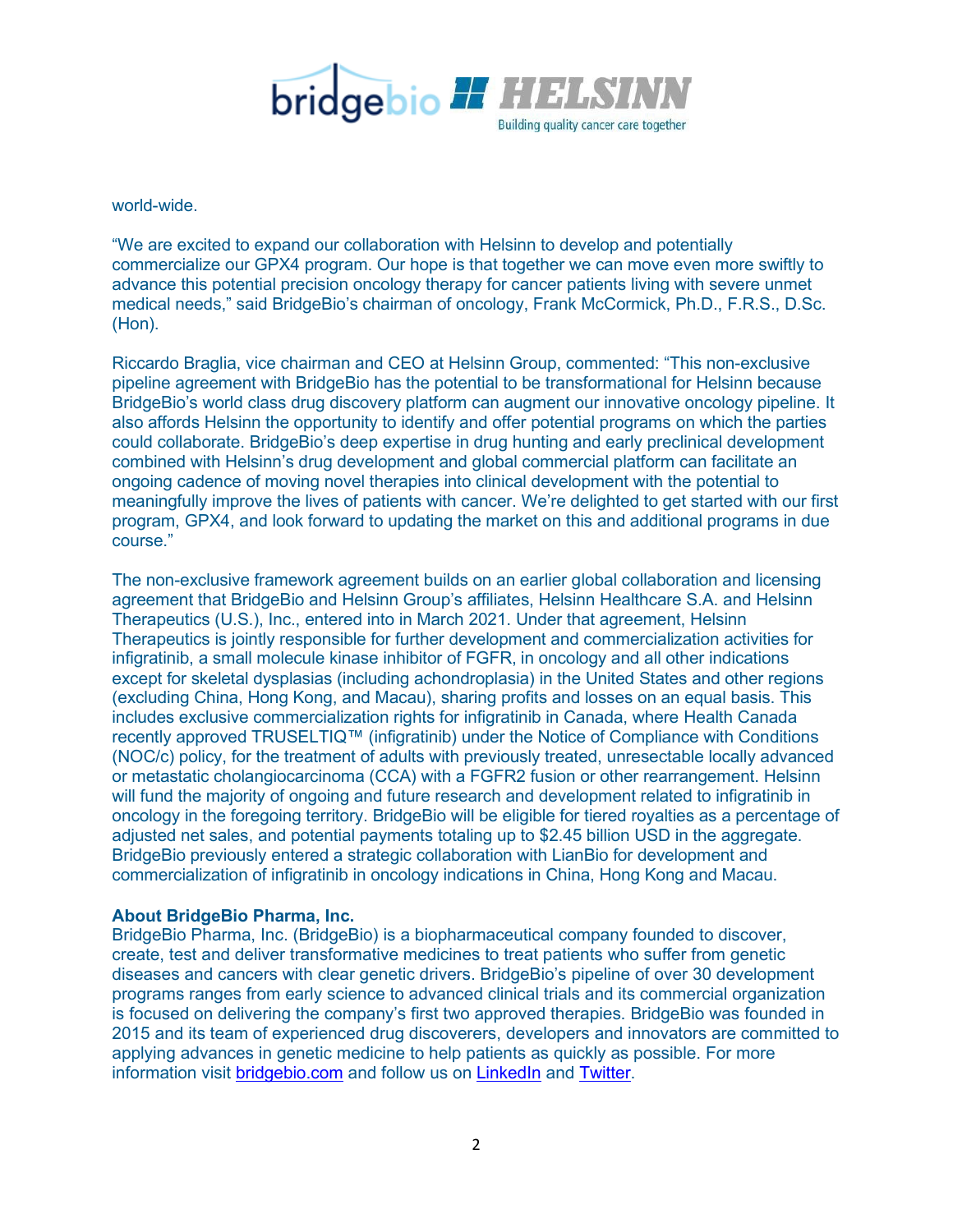

### **About the Helsinn Group**

Helsinn is a fully integrated, global biopharma company headquartered in Lugano, Switzerland. It is focused on improving the lives of cancer patients all over the world with a leading position in cancer supportive care and innovative pipeline of cancer therapeutics.

Helsinn is third-generation family-owned company, that since 1976 has been focused on improving the lives of patients, guided by core values of respect, integrity and quality. It operates a unique licensing business model with integrated drug development and manufacturing capabilities. Helsinn has a commercial presence in 190 countries either directly, with operating subsidiaries in the U.S. and China, or via its network of long-standing trusted partners.

Helsinn Group plays an active and central role in promoting social transformation in favor of people and the environment. Corporate social responsibility is at the heart of everything we do, which is reinforced in the company's strategic plan by a commitment to sustainable growth. To learn more about Helsinn Group please visit [www.helsinn.com](https://www.helsinn.com/)

### **BridgeBio Pharma, Inc. Forward-Looking Statements**

This press release contains forward-looking statements within the meaning of Section 27A of the Securities Act of 1933, as amended (the Securities Act), and Section 21E of the Securities Exchange Act of 1934, as amended (the Exchange Act), which are usually identified by the use of words such as "anticipates," "believes," "estimates," "expects," "intends," "may," "plans," "projects," "seeks," "should," "will," and variations of such words or similar expressions. We intend these forward-looking statements to be covered by the safe harbor provisions for forward-looking statements contained in Section 27A of the Securities Act and Section 21E of the Exchange Act and are making this statement for purposes of complying with such safe harbor provisions. These forward-looking statements include statements relating to expectations, plans and prospects regarding clinical development plans, clinical and therapeutic potential, regulatory status and commercial strategy for BridgeBio's novel glutathione peroxidase 4 (GPX4) inhibitor, including, but not limited to: the ability of BridgeBio and Helsinn to jointly develop and commercialize a potentially first-in-class inhibitor designed to target GPX4 to provide an effective new therapy for patients with difficult-to-treat tumors, the ability of BridgeBio's GPX4 inhibitor to be a first-class inhibitor and to induce ferroptosis in cancer cells, the size of the patient population BridgeBio's GPX4 inhibitor may be able to impact, the success of the non-exclusive framework between BridgeBio and Helsinn to allow the companies to propose additional co-development and co-commercialization collaborations for other preclinical precision oncology programs, the ability of the agreement to magnify the ability of both companies to identify small oncology interventions that may have greater potential to help patients in combination with larger investigational therapies, the belief that the combination of BridgeBio's early preclinical development and Helsinn's global commercial platform will help to accelerate the identification and development of this therapeutic option for patients, the timing and cadence of updating the market on GPX4 and additional programs, potential adverse impacts due to the global COVID-19 pandemic such as delays in regulatory review, manufacturing and clinical trials, supply chain interruptions, adverse effects on healthcare